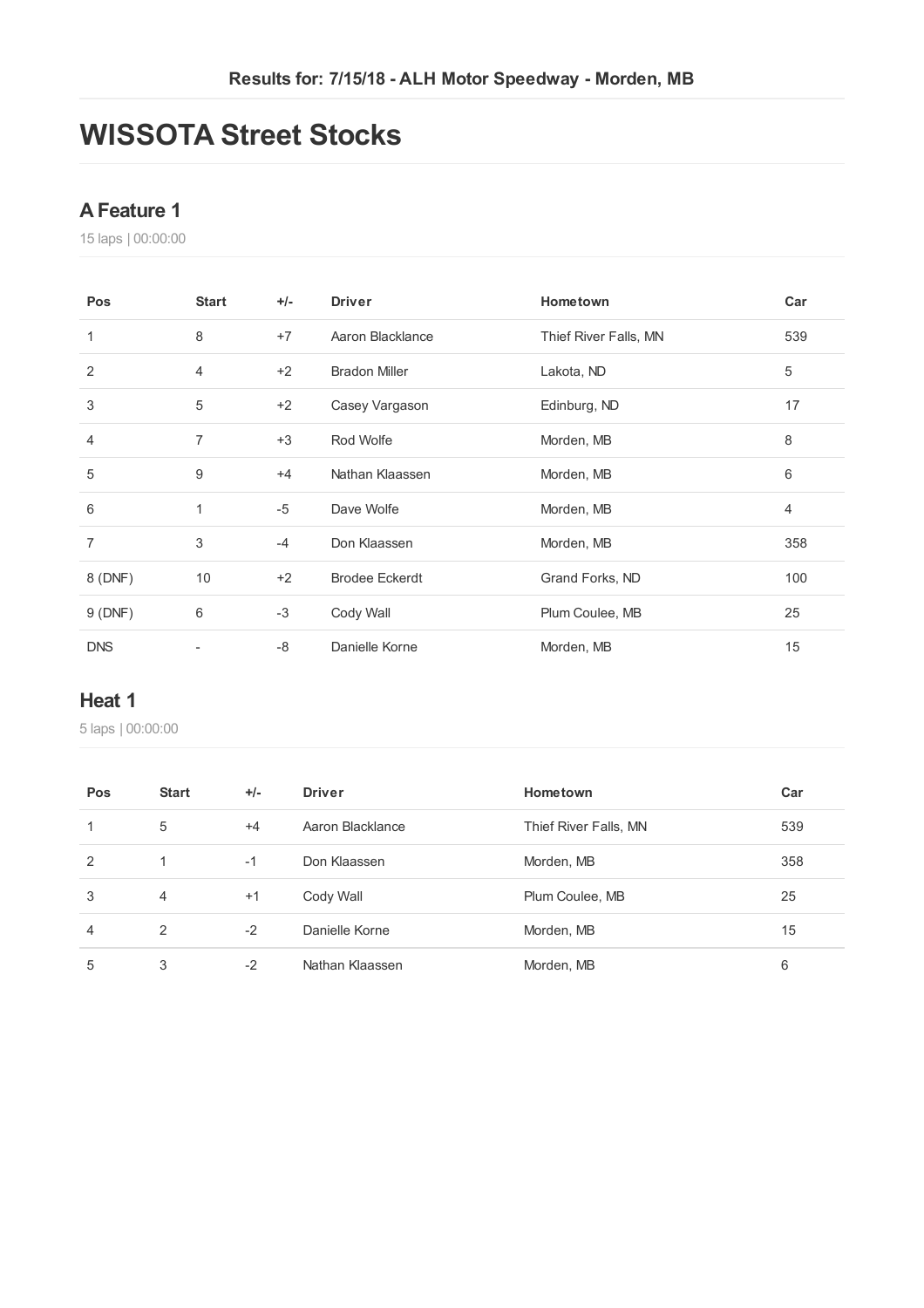laps | 00:00:00

| Pos | <b>Start</b> | $+/-$                    | <b>Driver</b>         | Hometown        | Car |
|-----|--------------|--------------------------|-----------------------|-----------------|-----|
|     | 2            | $+1$                     | <b>Bradon Miller</b>  | Lakota, ND      | 5   |
| 2   | 4            | $+2$                     | Casey Vargason        | Edinburg, ND    | 17  |
| 3   | 3            | $\overline{\phantom{a}}$ | Rod Wolfe             | Morden, MB      | 8   |
| 4   | 1            | $-3$                     | Dave Wolfe            | Morden, MB      | 4   |
| 5   | 5            | $\overline{\phantom{a}}$ | <b>Brodee Eckerdt</b> | Grand Forks, ND | 100 |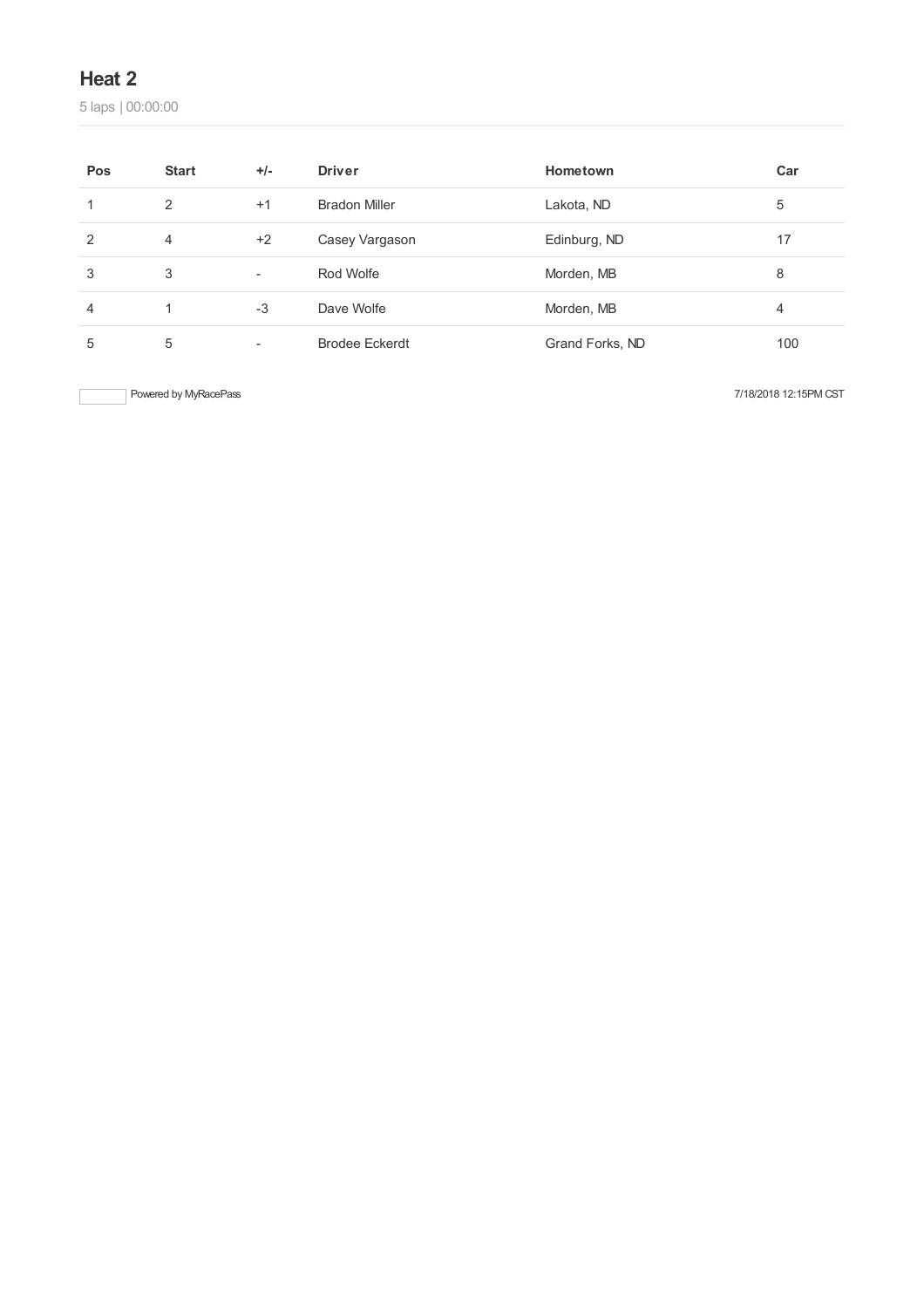## **WISSOTA Modifieds**

### **AFeature 1**

laps | 00:00:00

| Pos            | <b>Start</b>   | $+/-$                    | <b>Driver</b>       | Hometown          | Car   |
|----------------|----------------|--------------------------|---------------------|-------------------|-------|
| $\mathbf{1}$   | 6              | $+5$                     | Ward Imrie          | Winnipeg, MB      | 10W   |
| 2              | $\overline{4}$ | $+2$                     | <b>Shawn Teunis</b> | West St. Paul, MB | 39    |
| 3              | 8              | $+5$                     | Jerome Guyot        | Fannystelle, MB   | 48    |
| $\overline{4}$ | $\overline{7}$ | $+3$                     | <b>Scott Greer</b>  | Winnipeg, MB      | 5G    |
| 5              | 3              | $-2$                     | <b>Ryan Cousins</b> | Morden, MB        | 36    |
| 6              | 5              | $-1$                     | James Wall          | Winkler, MB       | 25RIP |
| $\overline{7}$ | 1              | -6                       | Justin Bronk        | West St. Paul, MB | 92    |
| 8              | 9              | $+1$                     | Chris Unrau         | Winkler, MB       | 27    |
| 9              | 10             | $+1$                     | Jeff Pritchard      | Carman, MB        | 1     |
| 10             | 2              | -8                       | <b>Tony Caissie</b> | Winnipeg, MB      | 12    |
| 11             | 11             | $\overline{\phantom{a}}$ | Al Giesbrecht       | Schanzenfeld, MB  | 8     |
| 12             | 12             | $\overline{\phantom{a}}$ | Chad Allen          | Morden, MB        | 22    |

#### **Heat 1**

| Pos            | <b>Start</b>   | $+/-$                    | <b>Driver</b>       | Hometown          | Car |
|----------------|----------------|--------------------------|---------------------|-------------------|-----|
| 1              | 1              | $\overline{\phantom{a}}$ | Jerome Guyot        | Fannystelle, MB   | 48  |
| 2              | 2              | $\overline{\phantom{0}}$ | <b>Tony Caissie</b> | Winnipeg, MB      | 12  |
| 3              | $\overline{4}$ | $+1$                     | <b>Ryan Cousins</b> | Morden, MB        | 36  |
| $\overline{4}$ | 3              | $-1$                     | Justin Bronk        | West St. Paul, MB | 92  |
| 5              | 5              | $\overline{\phantom{0}}$ | Chris Unrau         | Winkler, MB       | 27  |
| 6              | 6              |                          | Al Giesbrecht       | Schanzenfeld, MB  | 8   |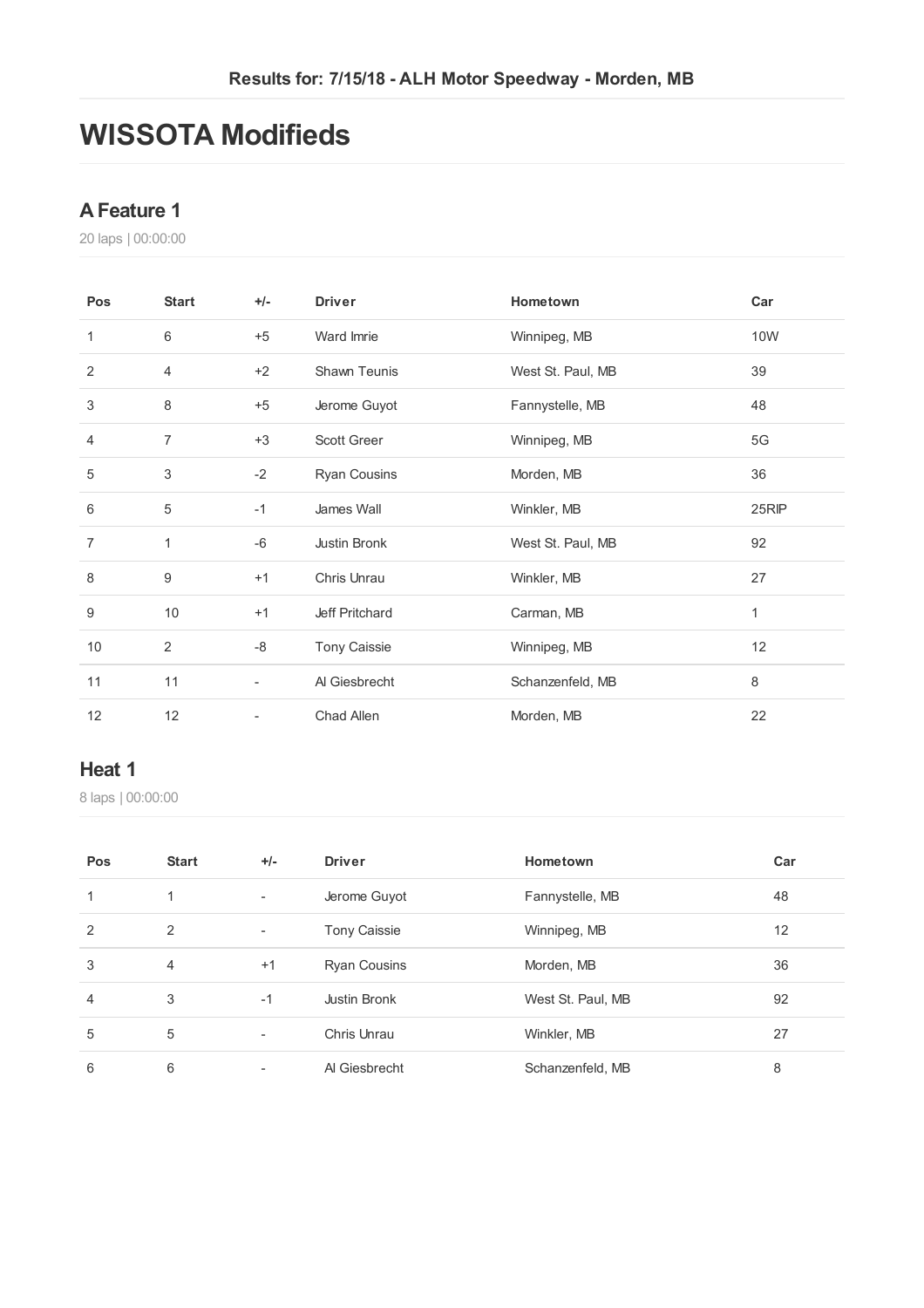laps | 00:00:00

| Pos            | <b>Start</b> | $+/-$                    | <b>Driver</b>      | Hometown          | Car   |
|----------------|--------------|--------------------------|--------------------|-------------------|-------|
|                | 2            | $+1$                     | <b>Scott Greer</b> | Winnipeg, MB      | 5G    |
| 2              |              | $-1$                     | Ward Imrie         | Winnipeg, MB      | 10W   |
| 3              | 6            | $+3$                     | Shawn Teunis       | West St. Paul, MB | 39    |
| $\overline{4}$ | 4            | $\overline{\phantom{a}}$ | James Wall         | Winkler, MB       | 25RIP |
| 5              | 5            | $\overline{\phantom{a}}$ | Jeff Pritchard     | Carman, MB        |       |
| 6(DNF)         | 3            | $-3$                     | Chad Allen         | Morden, MB        | 22    |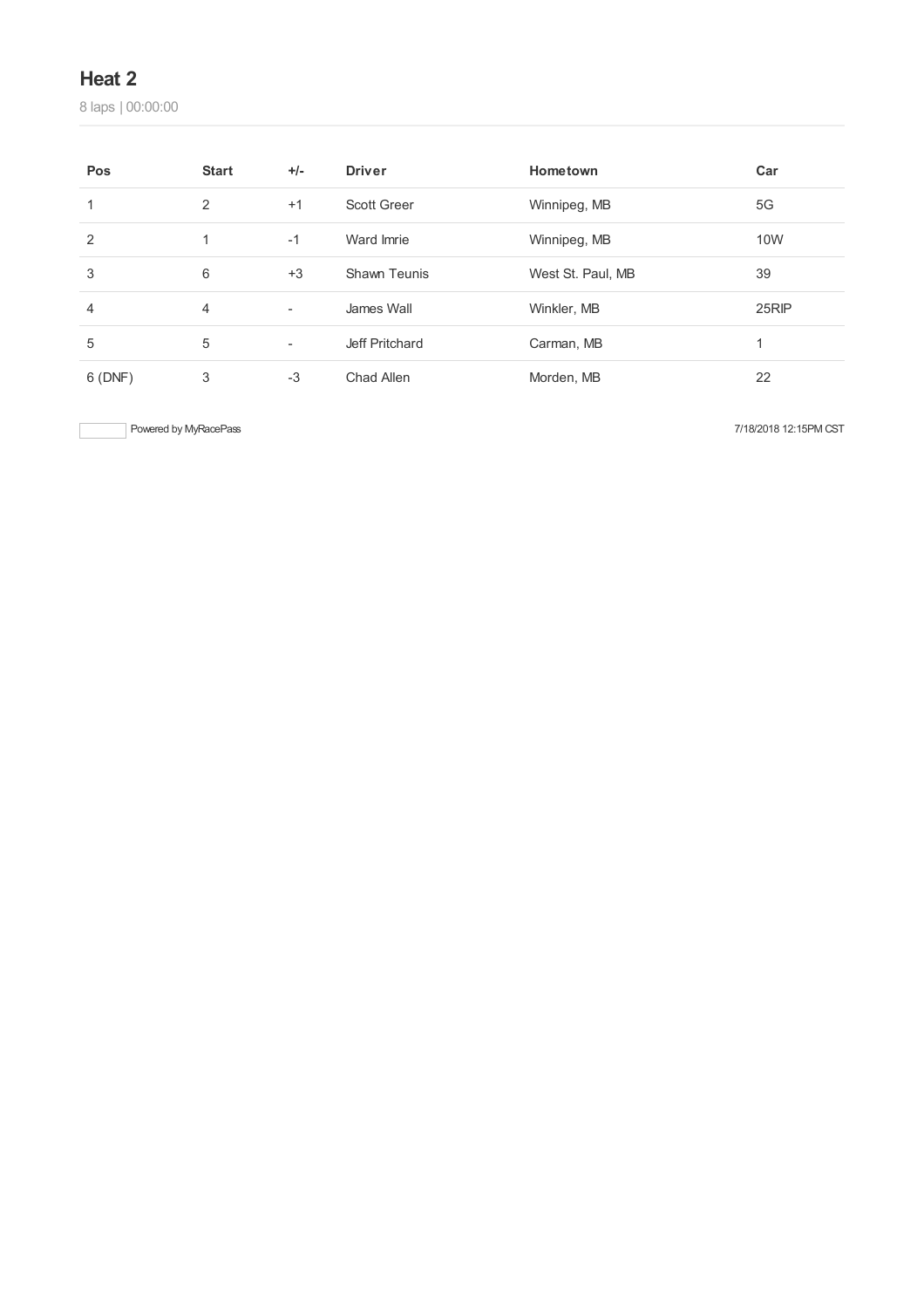## **Pure Stocks**

### **AFeature 1**

laps | 00:00:00

| Pos            | <b>Start</b> | $+/-$                    | <b>Driver</b>         | Hometown       | Car     |
|----------------|--------------|--------------------------|-----------------------|----------------|---------|
| 1              | 8            | $+7$                     | Kevin Smith           |                | 06      |
| 2              | 6            | $+4$                     | <b>Bailey Cousins</b> | Morden, MB     | 7B      |
| 3              | 3            | $\overline{\phantom{a}}$ | Pat Smith             | Boissevain, MB | 16      |
| 4              | 7            | $+3$                     | <b>Jeff Gillies</b>   | Killarney, MB  | 7G      |
| 5              | 5            | $\overline{\phantom{a}}$ | <b>Brian Bellew</b>   | Killarney, MB  | 30K     |
| 6              | 1            | $-5$                     | Jimmy Klassen         | Morden, MB     | 7       |
| $\overline{7}$ | 2            | $-5$                     | <b>Tyler Fehr</b>     | Winkler, MB    | $\,8\,$ |
| 8              | 10           | $+2$                     | Al Unger              | Morden, MB     | 95      |
| 9(DNF)         | 9            | $\overline{\phantom{a}}$ | David Harms           | Bagot, MB      | 5       |
| <b>DNS</b>     | ٠            | $-6$                     | Danielle Korne        | Morden, MB     | 15      |

### **Heat 1**

| Pos            | <b>Start</b>   | $+/-$                    | <b>Driver</b>       | Hometown      | Car |
|----------------|----------------|--------------------------|---------------------|---------------|-----|
|                |                | $\overline{\phantom{a}}$ | Kevin Smith         |               | 06  |
| $\overline{2}$ | $\overline{4}$ | $+2$                     | <b>Brian Bellew</b> | Killarney, MB | 30K |
| 3              | 3              | $\overline{\phantom{a}}$ | Jeff Gillies        | Killarney, MB | 7G  |
| $\overline{4}$ | 5              | $+1$                     | Jimmy Klassen       | Morden, MB    |     |
| 5              | ◠              | $-3$                     | David Harms         | Bagot, MB     | 5   |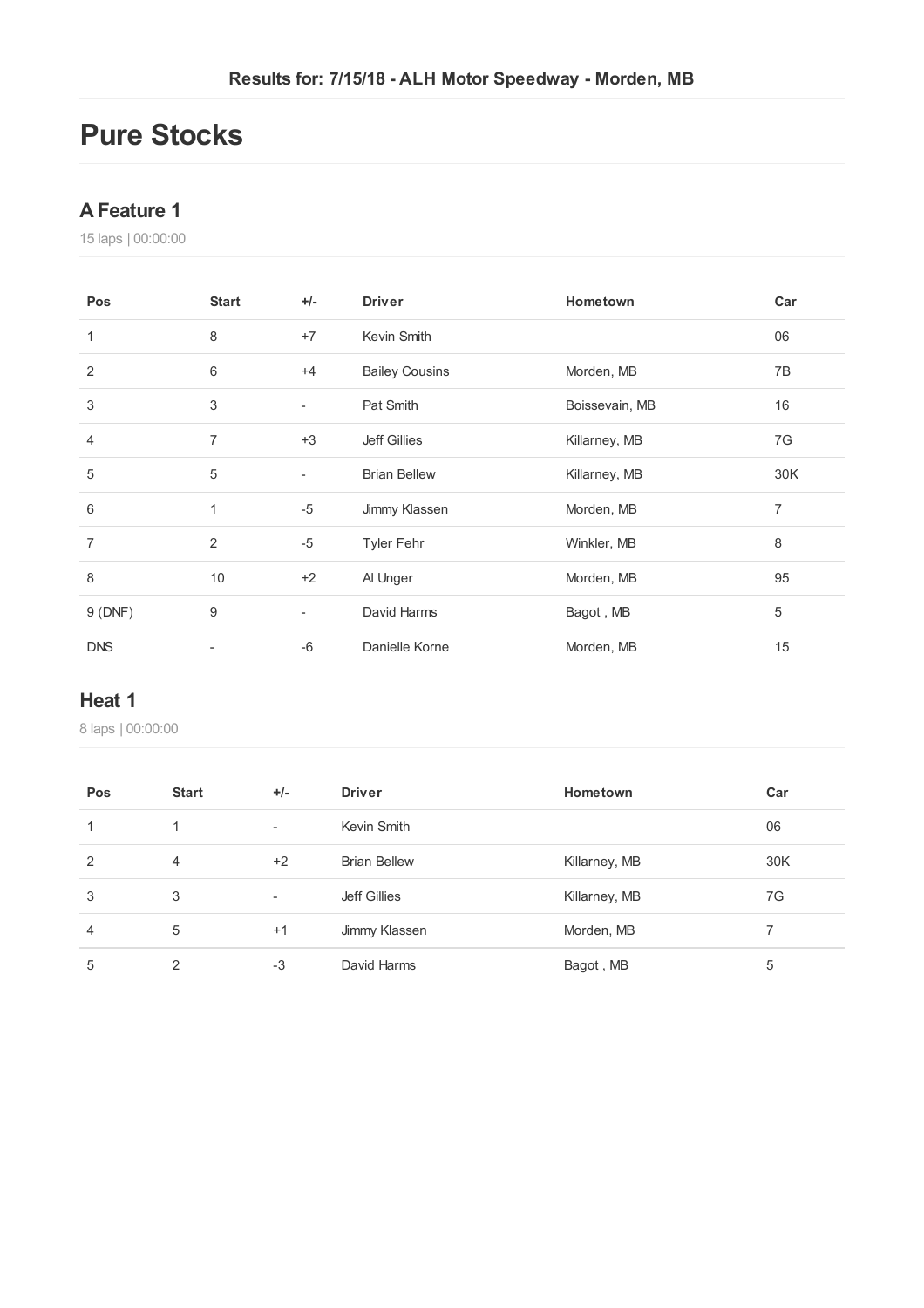laps | 00:00:00

| Pos | <b>Start</b> | $+/-$                    | <b>Driver</b>         | Hometown       | Car |
|-----|--------------|--------------------------|-----------------------|----------------|-----|
|     | 2            | $+1$                     | Pat Smith             | Boissevain, MB | 16  |
| 2   | 3            | $+1$                     | <b>Bailey Cousins</b> | Morden, MB     | 7B  |
| 3   |              | $-2$                     | Danielle Korne        | Morden, MB     | 15  |
| 4   | 4            | $\overline{\phantom{a}}$ | <b>Tyler Fehr</b>     | Winkler, MB    | 8   |
| 5   | 5            | $\overline{\phantom{a}}$ | Al Unger              | Morden, MB     | 95  |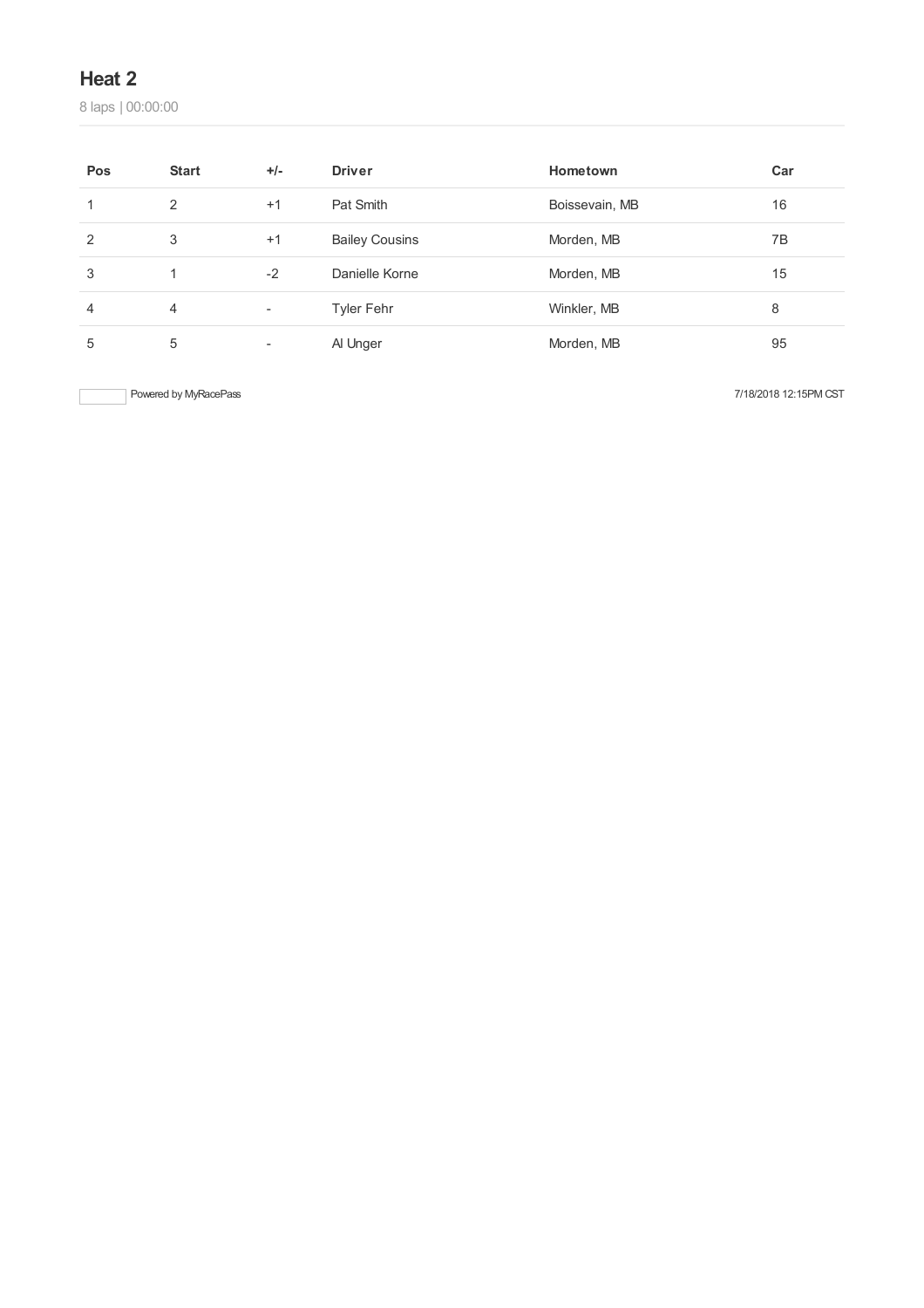## **WISSOTA Midwest Modifieds**

### **AFeature 1**

laps | 00:00:00

| Pos            | <b>Start</b>   | $+/-$                    | <b>Driver</b>            | Hometown        | Car            |
|----------------|----------------|--------------------------|--------------------------|-----------------|----------------|
| 1              | 8              | $+7$                     | <b>Austin Hunter</b>     | Winnipeg, MB    | 44             |
| 2              | $\overline{7}$ | $+5$                     | <b>Brandon Wieler</b>    | Winkler, MB     | 99W            |
| 3              | 5              | $+2$                     | Cody Wall                | Plum Coulee, MB | 25             |
| 4              | 4              | $\overline{\phantom{a}}$ | <b>Ted Doell</b>         | Carman, MB      | 95             |
| 5              | 6              | $+1$                     | Victoria Stutsky         | St. Andrews, MB | 24             |
| 6              | $\overline{2}$ | $-4$                     | Murray Kozie             | Headingley, MB  | 55             |
| $\overline{7}$ | 9              | $+2$                     | Tim Wiebe                | Vita, MB        | 18T            |
| 8 (DNF)        | 11             | $+3$                     | <b>Austin Overwater</b>  | Winnipeg, MB    | 33A            |
| 9(DNF)         | 1              | -8                       | Derek Unrau              | Roland, MB      | 59             |
| 10 (DNF)       | 12             | $+2$                     | Gary Unrau               | Roland, MB      | 18             |
| 11 (DNF)       | 3              | -8                       | <b>Ethan Friesen</b>     | Landmark, MB    | E <sub>3</sub> |
| <b>DNS</b>     |                | $-2$                     | <b>Curtis Giesbrecht</b> | Winnipeg, MB    | 7C             |

#### **Heat 1**

| Pos            | <b>Start</b>   | $+/-$                    | <b>Driver</b>           | Hometown        | Car            |
|----------------|----------------|--------------------------|-------------------------|-----------------|----------------|
| 1              | 2              | $+1$                     | <b>Austin Hunter</b>    | Winnipeg, MB    | 44             |
| 2              | 6              | $+4$                     | Cody Wall               | Plum Coulee, MB | 25             |
| 3              | 1              | $-2$                     | <b>Ethan Friesen</b>    | Landmark, MB    | E <sub>3</sub> |
| $\overline{4}$ | 3              | $-1$                     | <b>Ted Doell</b>        | Carman, MB      | 95             |
| 5              | 5              | $\overline{\phantom{a}}$ | <b>Austin Overwater</b> | Winnipeg, MB    | 33A            |
| 6              | $\overline{4}$ | $-2$                     | Tim Wiebe               | Vita, MB        | 18T            |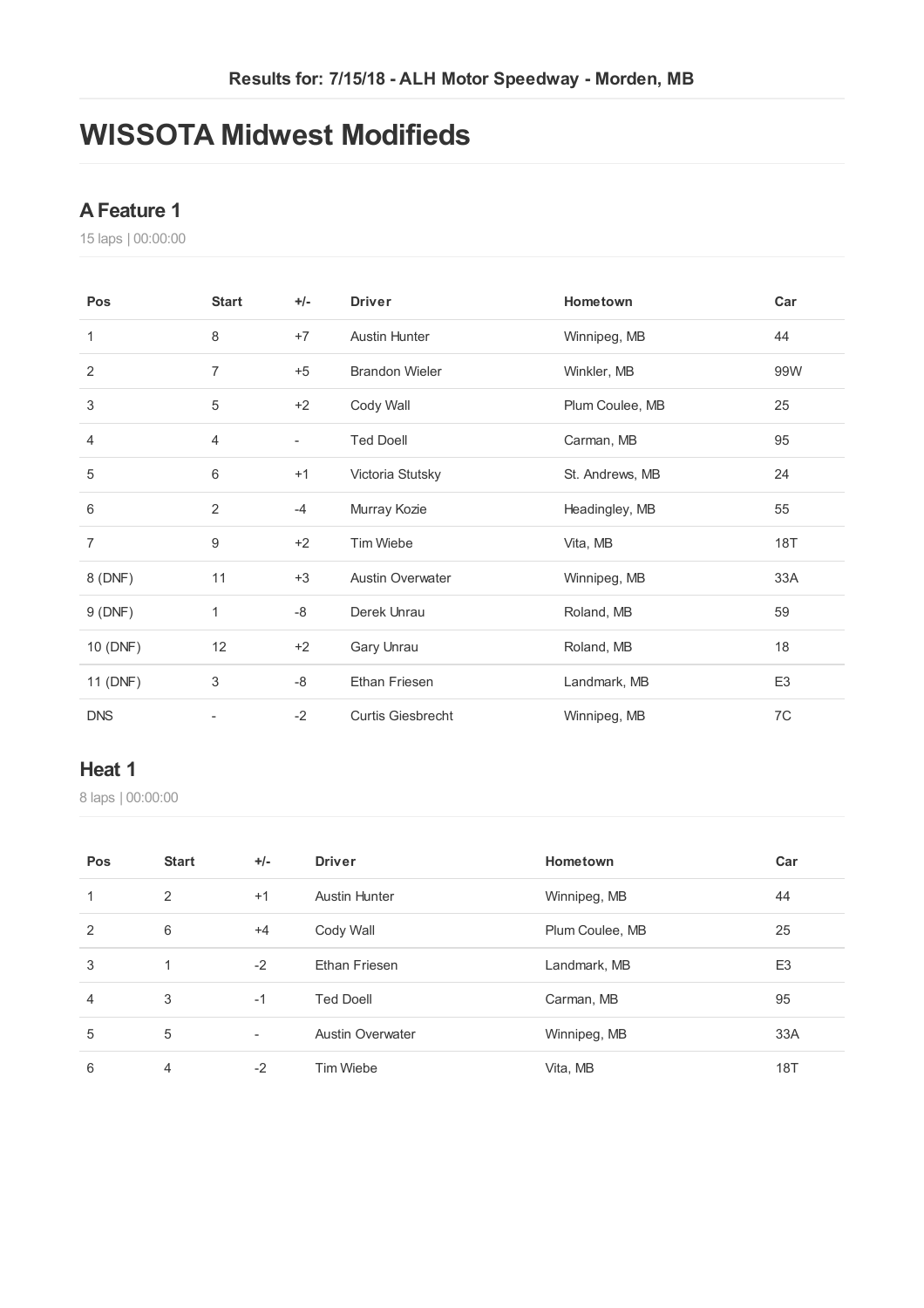laps | 00:00:00

| Pos    | <b>Start</b> | $+/-$ | <b>Driver</b>            | Hometown        | Car |
|--------|--------------|-------|--------------------------|-----------------|-----|
| 1      | 3            | $+2$  | Murray Kozie             | Headingley, MB  | 55  |
| 2      | 4            | $+2$  | Victoria Stutsky         | St. Andrews, MB | 24  |
| 3      | 5            | $+2$  | <b>Brandon Wieler</b>    | Winkler, MB     | 99W |
| 4      | 6            | $+2$  | Derek Unrau              | Roland, MB      | 59  |
| 5(DNF) | 2            | $-3$  | <b>Curtis Giesbrecht</b> | Winnipeg, MB    | 7C  |
| 6(DNF) | 1            | $-5$  | Gary Unrau               | Roland, MB      | 18  |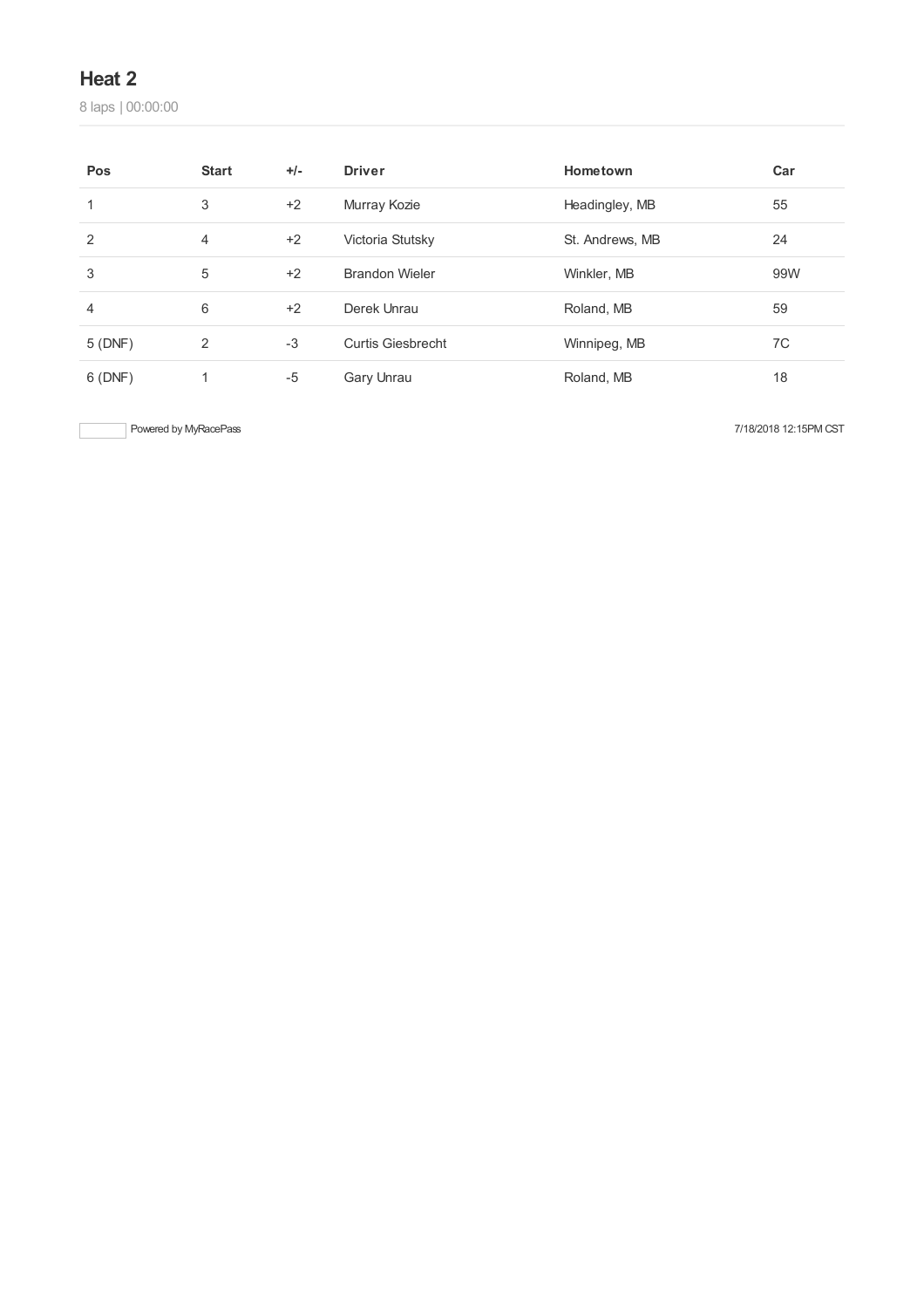# **Cylinder**

## **AFeature 1**

laps | 00:00:00

| Pos | <b>Start</b> | $+/-$                    | <b>Driver</b> | Hometown       | Car |
|-----|--------------|--------------------------|---------------|----------------|-----|
|     |              | $\overline{\phantom{a}}$ | Shane Rehill  | St Andrews, MB | 4S  |
| 2   | 4            | $+2$                     | Ryan Higgins  | Winnipeg, MB   | 99  |
| 3   | 3            | -                        | Denis Seguin  | Winnipeg, MB   | 23  |
| 4   | ◠            | -2                       | Madison Brown | Winnipeg, MB   | 77  |

## **Heat 1**

laps | 00:00:00

| Pos | <b>Start</b> | $+/-$ | <b>Driver</b> | Hometown       | Car |
|-----|--------------|-------|---------------|----------------|-----|
|     | 2            | $+1$  | Denis Seguin  | Winnipeg, MB   | 23  |
| 2   | 4            | $+2$  | Ryan Higgins  | Winnipeg, MB   | 99  |
| 3   | 3            | -     | Shane Rehill  | St Andrews, MB | 4S  |
| 4   |              | -3    | Madison Brown | Winnipeg, MB   | 77  |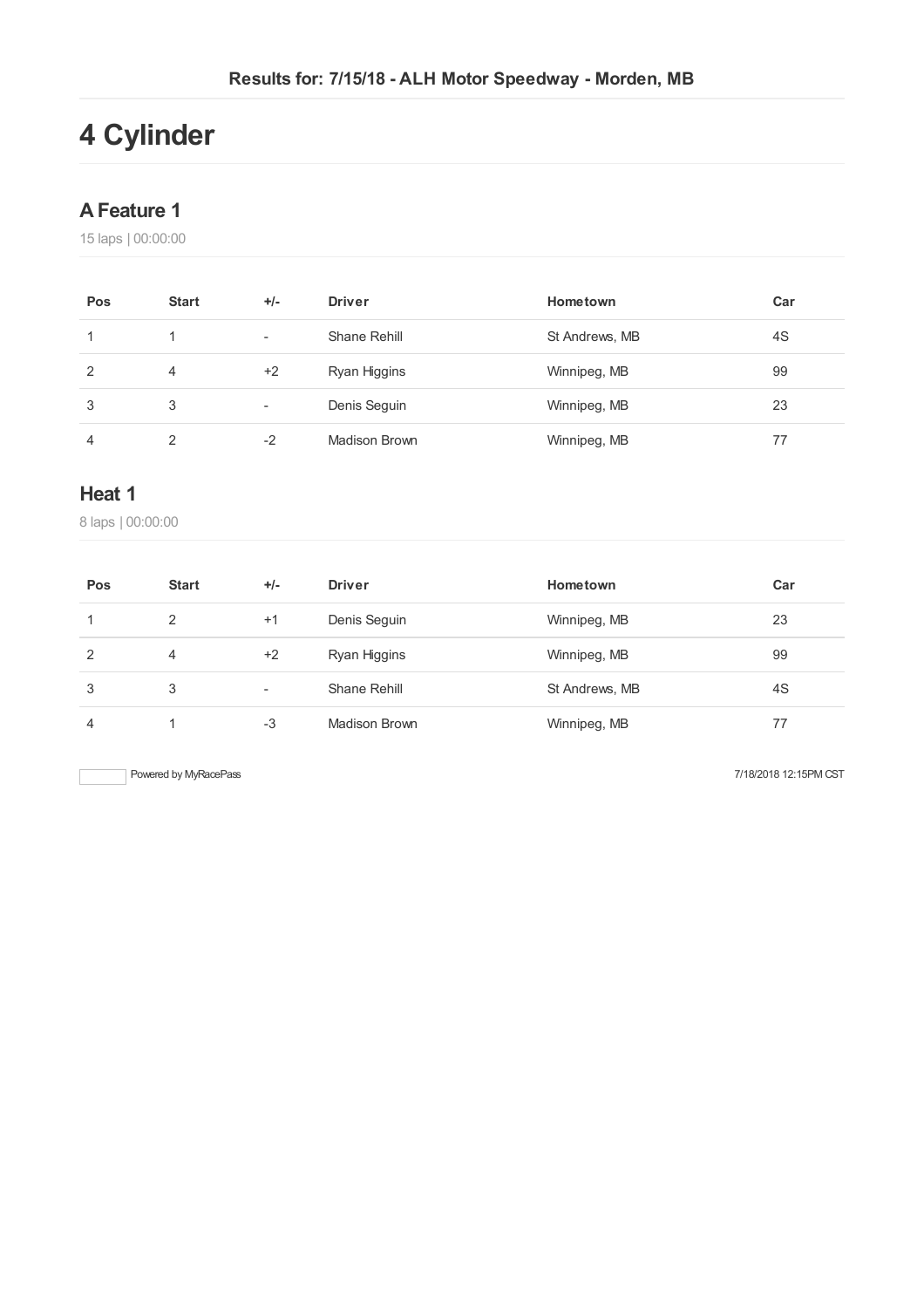# **Slingshots**

#### **AFeature 1**

laps | 00:00:00

| Pos        | <b>Start</b>   | $+/-$ | <b>Driver</b>         | Hometown        | Car |
|------------|----------------|-------|-----------------------|-----------------|-----|
| 1          | 5              | $+4$  | Dexter Saxon          |                 | 12D |
| 2          | 6              | $+4$  | Ryder Raynard         | Estevan, SK     | 50  |
| 3          | 4              | $+1$  | <b>Tyler Doell</b>    | Carman, MB      | 8   |
| 4          | $\overline{7}$ | $+3$  | Keenan Glasser        |                 | 22  |
| 5          | 2              | $-3$  | <b>Brooke Cousins</b> | Morden, MB      | 36  |
| 6          | 9              | $+3$  | Cash Saxon            | Lampman, SK     | 99  |
| 7          | 10             | $+3$  | Rebecca Stutsky       | St. Andrews, MB | 14  |
| 8          | 1              | $-7$  | Cyrus Falk            | GRETNA, MB      | 9   |
| 9(DNF)     | 3              | $-6$  | Edna Zacharias        | Plum Coulee, MB | 15  |
| <b>DNS</b> |                | $-2$  | Ty Saxon              |                 | 41  |

### **Heat 1**

| Pos            | <b>Start</b> | $+/-$ | <b>Driver</b>        | Hometown    | Car |
|----------------|--------------|-------|----------------------|-------------|-----|
|                | 3            | $+2$  | Keenan Glasser       |             | 22  |
| 2              | 5            | $+3$  | <b>Ryder Raynard</b> | Estevan, SK | 50  |
| 3              | -1           | $-2$  | Dexter Saxon         |             | 12D |
| $\overline{4}$ | 2            | $-2$  | Cyrus Falk           | GRETNA, MB  | 9   |
| 5              | 4            | -1    | Cash Saxon           | Lampman, SK | 99  |